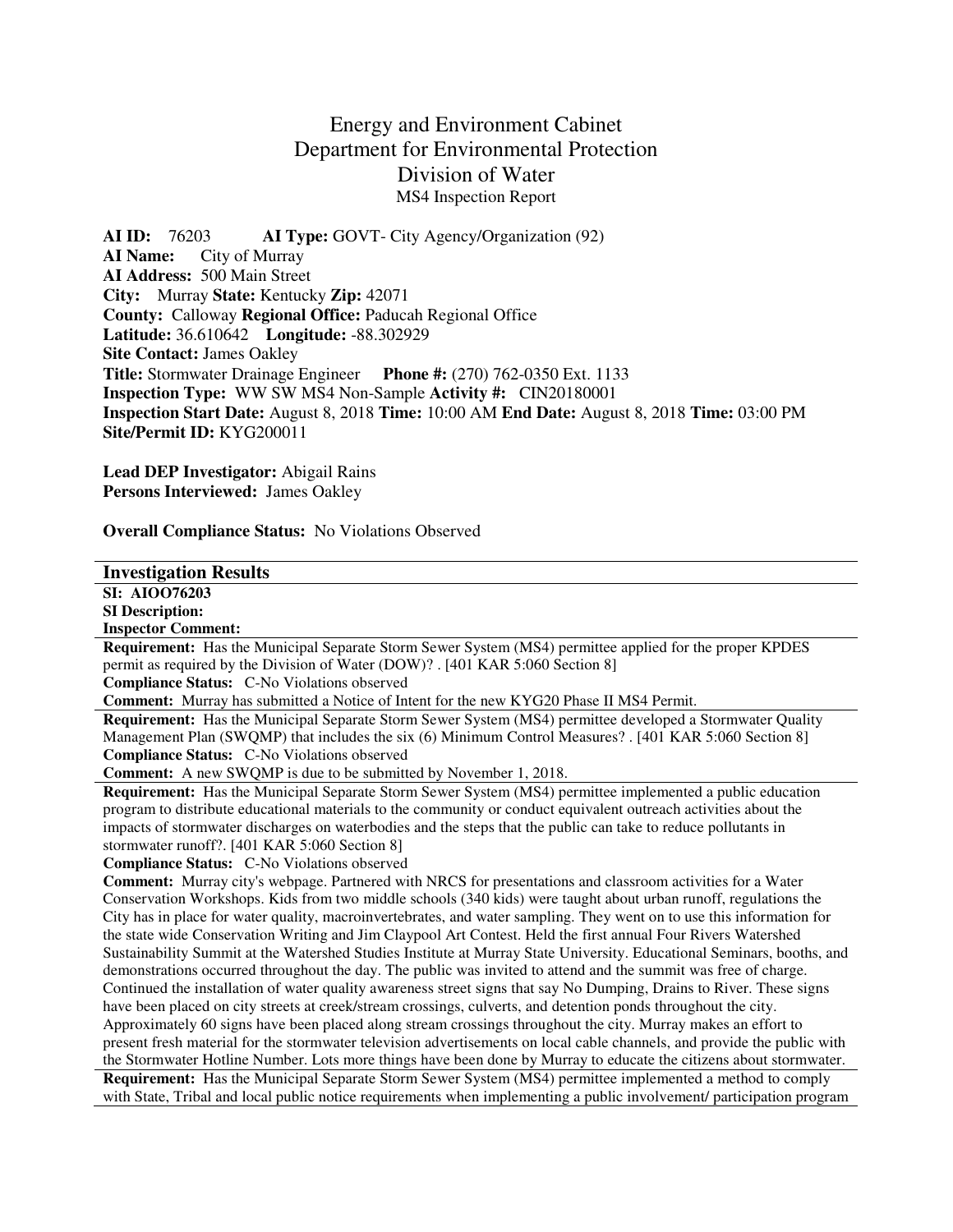where the public is included in developing, implementing, and reviewing your storm water management program and that the public participation process should make efforts to reach out and engage all economic and ethnic groups to reduce pollutants in stormwater runoff?. [401 KAR 5:060 Section 8]

**Compliance Status:** C-No Violations observed

**Comment:** Murray is continuing to host "Make a Difference Day" throughout the year. The events are held quarterly and include recycling of glass, paper, aluminum, batteries, computers, motor oil, paints and old tires. Materials accepted are rotated.

**Requirement:** Has the Municipal Separate Storm Sewer System (MS4) permittee developed a storm sewer map, showing the locations of all outfalls and the names and locations of all waters of the United States that receive discharges from those outfalls?. [401 KAR 5:060 Section 8]

**Compliance Status:** C-No Violations observed

**Comment:** All outfalls have been mapped at this time on paper maps with detailed description of each outfall. The city is in the process of digitizing all of the sub-watersheds within the city. Of the 13 sub-basins, 9 have been completed.

**Requirement:** Has the Municipal Separate Storm Sewer System (MS4) permittee passed an ordinance, or other regulatory mechanism, a prohibition on non-stormwater discharges into the MS4, and appropriate enforcement procedures and actions?. [401 KAR 5:060 Section 8]

**Compliance Status:** C-No Violations observed

**Comment:** Murray has adopted an IDDE Ordinance.

**Requirement:** Has the Municipal Separate Storm Sewer System (MS4) permittee developed and implemented a plan to detect and address non-stormwater discharges, including illegal dumping, into the MS4?. [401 KAR 5:060 Section 8]

**Compliance Status:** C-No Violations observed

**Comment:** Murray has a written IDDE plan.

**Requirement:** Has the Municipal Separate Storm Sewer System (MS4) permittee developed and implemented a plan to educate public employees, businesses, and the general public about the hazards associated with illegal discharges and improper disposal of waste?. [401 KAR 5:060 Section 8]

**Compliance Status:** C-No Violations observed

**Comment:** Please see above.

**Requirement:** Has the Municipal Separate Storm Sewer System (MS4) permittee developed and implemented a plan to perform dry-weather screening on a representative amount of the outfalls (i.e. 20% per year)? The dry-weather screening shall include, at a minimum, the visual inspection of the discharge for indicators of pollutants. Indicators shall include odor, oil sheens, discoloration, and high degrees of siltation or aquatic plant growth. Where potential excessive pollutants are indicated, the permittee shall develop a plan to determine potential source(s) and eliminate the discharge. [401 KAR 5:060 Section 8]

**Compliance Status:** C-No Violations observed

**Comment:** Murray has completed dry and wet weather screening of all major outfalls.

**Requirement:** Does the Municipal Separate Storm Sewer System (MS4) permittee have a mechanism and protocols in place that provide for the public reporting of spills and other discharges. [401 KAR 5:060 Section 8] **Compliance Status:** C-No Violations observed

**Comment:** The hotline number is advertised.

**Requirement:** Does the Municipal Separate Storm Sewer System (MS4) permittee adopted ordinance or other regulatory mechanism, require the implementation of proper erosion and sediment controls, and controls for other wastes, on applicable construction sites?. [401 KAR 5:060 Section 8]

**Compliance Status:** C-No Violations observed

**Comment:** Murray has adopted an EPSC ordinance.

**Requirement:** Does the Municipal Separate Storm Sewer System (MS4) permittee's ordinance contain requirements for construction site operators to implement appropriate erosion and sediment control Best Management Practices (BMPs) that, at a minimum, shall be as protective as Kentucky $\hat{A}_{\lambda}$ s General Permit for Stormwater Construction sites (KYR10)?. [401 KAR 5:060 Section 8]

**Compliance Status:** C-No Violations observed

### **Comment:**

**Requirement:** Does the Municipal Separate Storm Sewer System (MS4) permittee's adopted ordinance contain requirements for construction site operators to control waste such as discarded building materials, concrete truck washout, chemicals, litter, and sanitary waste at the construction site that may cause adverse impacts to water quality?.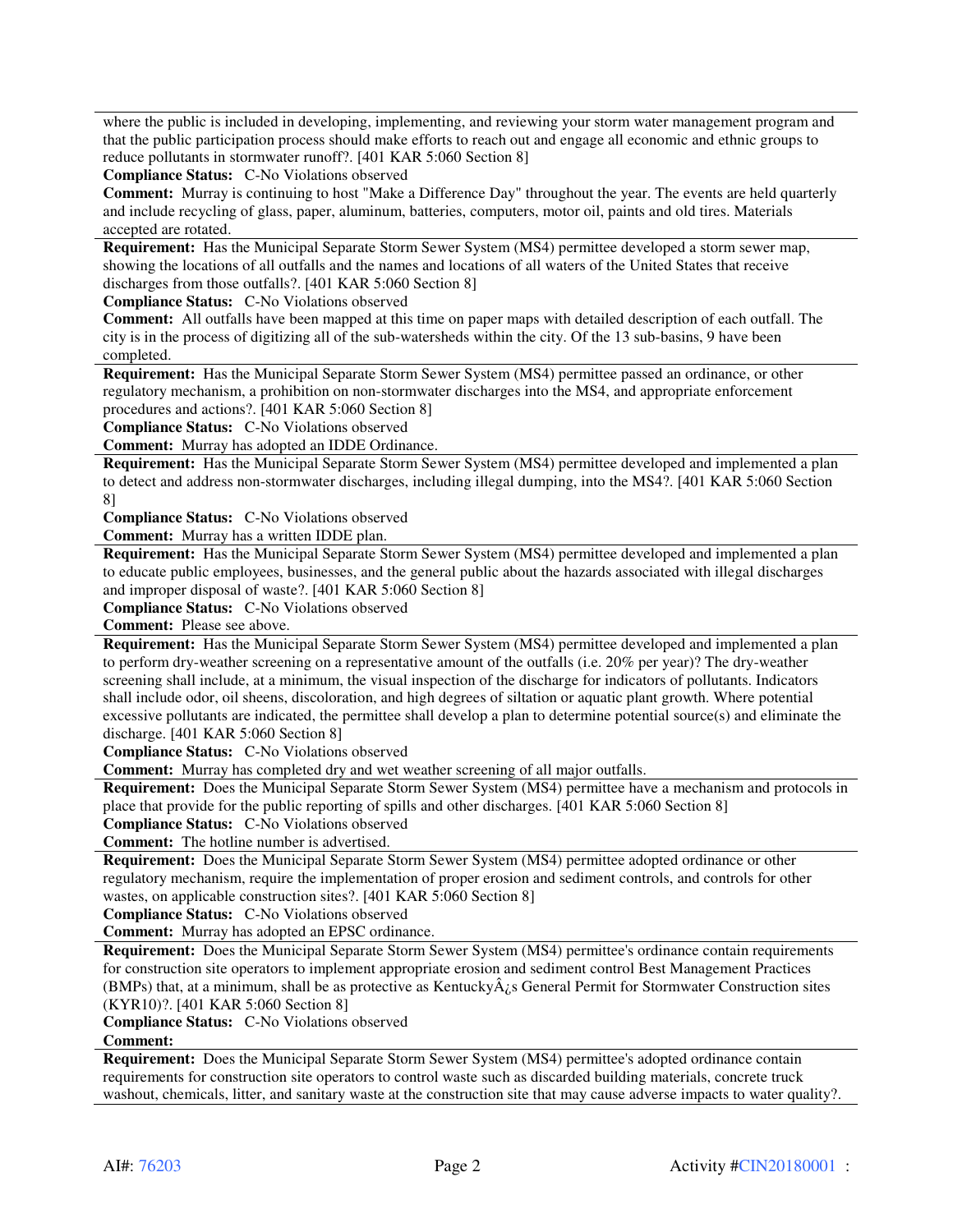[401 KAR 5:060 Section 8]

**Compliance Status:** C-No Violations observed

**Comment:** 

**Requirement:** Does the Municipal Separate Storm Sewer System (MS4) permittee's adopted ordinance contain requirements for demonstration that a Notice of Intent for coverage under a stormwater construction general permit (KYR10), an application for a stormwater construction individual permit, or the Best Management Practices (BMPs) plan of a KPDES permit has been submitted for those sites one acre and greater?. [401 KAR 5:060 Section 8]

**Compliance Status:** C-No Violations observed

### **Comment:**

**Requirement:** Does the Municipal Separate Storm Sewer System (MS4) permittee have an adopted ordinance, or other regulatory mechanism that establishes authority for site-plan review to affirm compliance with local ordinances, which incorporate consideration of potential water-quality impacts?. [401 KAR 5:060 Section 8]

**Compliance Status:** C-No Violations observed

**Comment:** James Oakley performs site plan review using site plan review checklist , detention analysis checklist and SWPPP review

**Requirement:** Does the Municipal Separate Storm Sewer System (MS4) permittee have an adopted ordinance, or other regulatory mechanism that establishes authority for receipt and consideration of information submitted by the public?. [401 KAR 5:060 Section 8]

**Compliance Status:** C-No Violations observed

**Comment:** Call James Oakley (hotline number)

**Requirement:** Does the Municipal Separate Storm Sewer System (MS4) permittee have an adopted ordinance, or other regulatory mechanism that establishes authority for site inspections and enforcement of control measures? Factors such as the nature of construction activity, topography, and the characteristics of soils and receiving water quality should be considered in determining the frequency of inspection. [401 KAR 5:060 Section 8]

**Compliance Status:** C-No Violations observed

**Comment:** Murray goes out every 2-4 weeks considering activity level.

**Requirement:** Has the Municipal Separate Storm Sewer System (MS4) permittee developed, implemented, and enforced a program to reduce pollutants in stormwater runoff from active construction sites?. [401 KAR 5:060 Section 8]

**Compliance Status:** C-No Violations observed

**Comment:** Murray has the proper ordinance, proper site plan review, inspections and reports.

**Requirement:** Has the Municipal Separate Storm Sewer System (MS4) permittee developed a program that includes a permitting process with plan review to affirm compliance with local ordinances, and inspection and enforcement capabilities for all projects?. [401 KAR 5:060 Section 8]

**Compliance Status:** C-No Violations observed

**Comment:** Murray's James Oakley performs site plan review.

**Requirement:** Has the Municipal Separate Storm Sewer System (MS4) permittee developed a program that includes procedures for periodic inspections for all known permitted construction sites during construction to verify proper installation and maintenance of required erosion and sediment controls? . [401 KAR 5:060 Section 8]

**Compliance Status:** C-No Violations observed

**Comment:** James performs periodic inspections.

**Requirement:** Has the Municipal Separate Storm Sewer System (MS4) permittee developed a program that includes the development and implementation of an enforcement strategy that includes escalating enforcement remedies to respond to issues of non-compliance?. [401 KAR 5:060 Section 8]

**Compliance Status:** C-No Violations observed

**Comment:** Verbal, Notice of Violation, and Stop Work Order

**Requirement:** Has the Municipal Separate Storm Sewer System (MS4) permittee developed a procedure to inventory projects and prioritize sites for inspection. The inventory should track the results of inspections and enforcement procedures taken, if any. [401 KAR 5:060 Section 8]

**Compliance Status:** C-No Violations observed

**Comment:** Folders and files with projects - paperwork for review and inspections.

**Requirement:** Has the Municipal Separate Storm Sewer System (MS4) permittee developed a training program for MS4 staff on the fundamentals of erosion prevention and sediment control and in how to review erosion and sediment plans or Stormwater Pollution Prevention Plans? . [401 KAR 5:060 Section 8]

**Compliance Status:** C-No Violations observed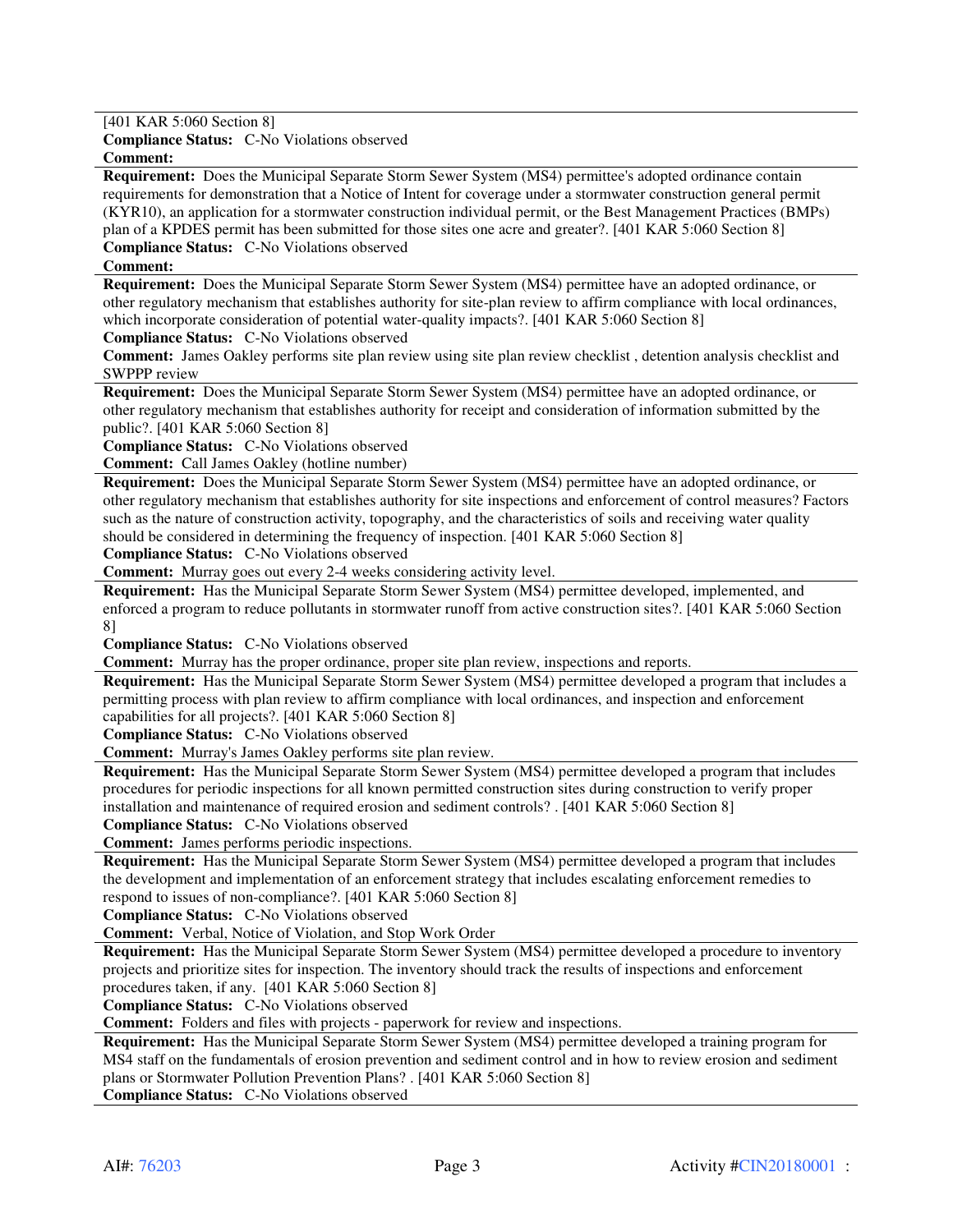**Comment:** James Oakley is Enviro-Certified CPMSM.

**Requirement:** Has the Municipal Separate Storm Sewer System (MS4) permittee developed procedures for providing educational and training measures for construction site operators? . [401 KAR 5:060 Section 8] **Compliance Status:** C-No Violations observed

**Comment:** Two contractor trained in 2017. Site specific training.

**Requirement:** Has the Municipal Separate Storm Sewer System (MS4) permittee adopted and implemented an ordinance, or other regulatory mechanism, that addresses post-construction stormwater runoff from active construction sites that disturb at least one acre, and projects that are less one acre that are part of a larger common plan of development or sale?. [401 KAR 5:060 Section 8]

**Compliance Status:** C-No Violations observed

**Comment:** Murray's stormwater ordinance includes post-construction.

**Requirement:** Has the Municipal Separate Storm Sewer System (MS4) permittee implemented and enforced a program to address stormwater runoff from new development and redevelopment projects that disturb at least one acre, and projects less than one acre that are part of a larger common plan of development or sale, located within the MS4. The program shall apply to private and public developments, including roads. [401 KAR 5:060 Section 8]

**Compliance Status:** C-No Violations observed

## **Comment:**

**Requirement:** Has the Municipal Separate Storm Sewer System (MS4) permittee developed and submitted to the Division of Water, an on-site stormwater runoff quality treatment standard for all new development and redevelopment projects? Within twelve (12) months of the effective date of the permit, the Municipal Separate Storm Sewer System (MS4) shall develop an on-site stormwater runoff quality treatment standard, to be adopted by ordinance or other regulatory mechanism for all new development and redevelopment projects. [401 KAR 5:060 Section 8]

**Compliance Status:** C-No Violations observed

**Comment:** Murray has adopted a local water quality treatment standard that meets the required 80th percentile rain event (0.7 inches of rainfall).

**Requirement:** Has the Municipal Separate Storm Sewer System (MS4) permittee reviewed and evaluated municipal policies related to the building codes, or other local regulations, with a goal of identifying regulatory and policy impediments to the installation of green infrastructure, such as green roofs, porous pavements, water harvesting devices, grassed swales instead of curb and gutter, and downspout disconnection, within twelve (12) months of the effective date of the KYG20 permit?. [401 KAR 5:060 Section 8]

**Compliance Status:** C-No Violations observed

**Comment:** Done in 2011.

**Requirement:** Has the Municipal Separate Storm Sewer System (MS4) permittee developed and implemented project review, approval, and enforcement procedures for new development and redevelopment projects that disturb greater than one acre, and projects less than one acre that are part of a larger common plan of development or sale? . [401 KAR 5:060 Section 8]

**Compliance Status:** C-No Violations observed

**Comment:** Post-construction

**Requirement:** Has the Municipal Separate Storm Sewer System (MS4) permittee implemented the requirements for project review and approval that include develop procedures for site-plan reviews and approvals and a required reapproval process when changes to stormwater management measures as required and develop procedures for a postconstruction process to demonstrate and document that post-construction stormwater measures have been installed per design specifications, which includes enforceable procedures for bringing noncompliant projects into compliance?. [401 KAR 5:060 Section 8]

**Compliance Status:** C-No Violations observed

**Comment:** Murray requires all plans with calculations and re-approval if necessary.

**Requirement:** Has the Municipal Separate Storm Sewer System (MS4) permittee required all new development and redevelopment to establish and enter into a long-term maintenance agreement and maintenance plan approved management practices for property owners? Alternatively, has the permittee established enforceable mechanisms for requiring long-term maintenance of structural and non-structural Best Management Practices (BMPs)? Such authorities shall allow the permittee, or its designee, to conduct inspections of the management practices and also account for transfer of responsibility in leases and/or deed transfers. The agreement shall also allow the permittee, or its designee, to perform necessary maintenance or corrective actions neglected by the property owner/operator, and the authority to recover costs from the property owner/operator when the owner/operator has not performed the necessary maintenance. [401 KAR 5:060 Section 8]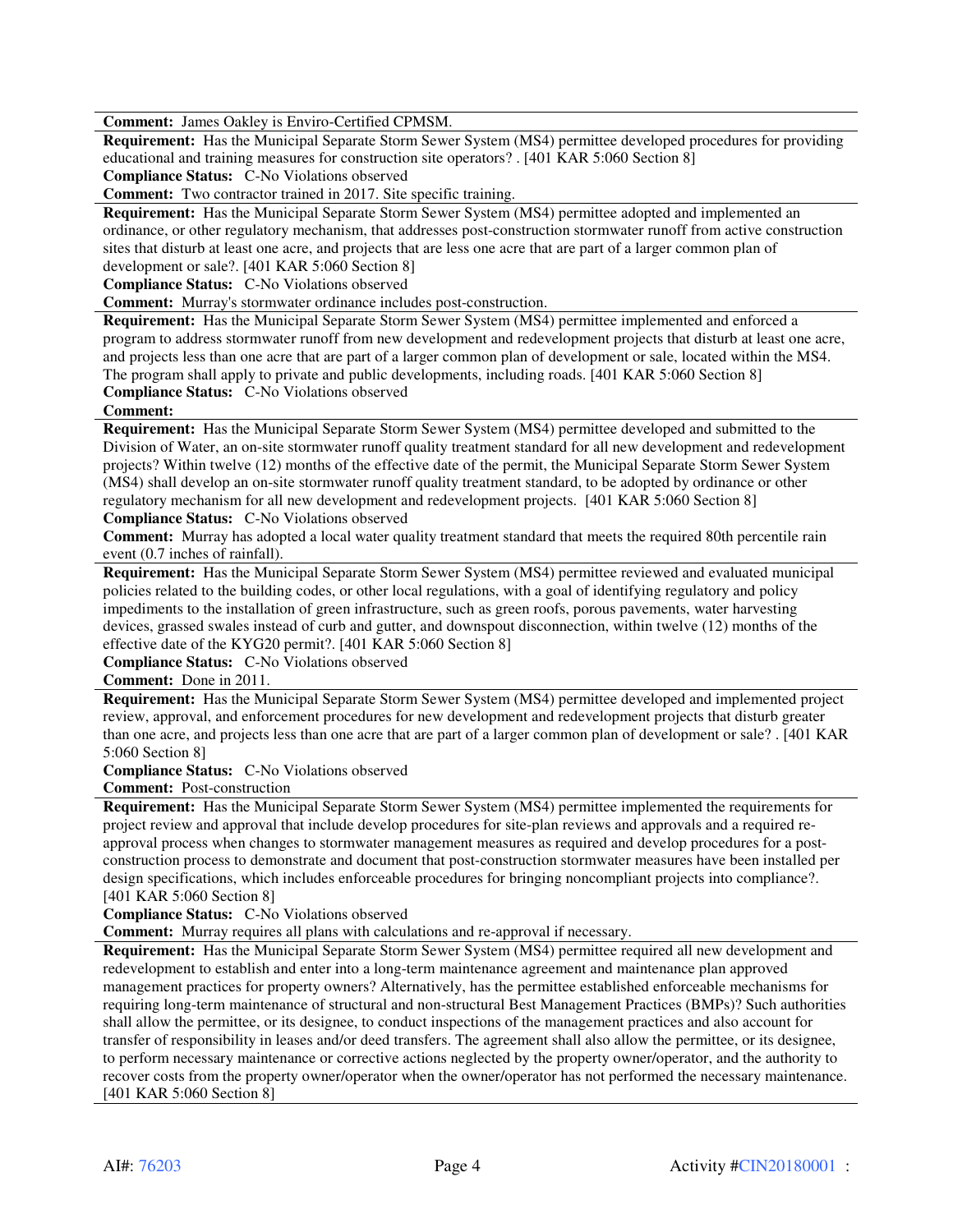**Compliance Status:** C-No Violations observed

**Comment:** Murray has Long Term Maintenance Agreements in place for new development and redevelopment.

**Requirement:** Has the Municipal Separate Storm Sewer System (MS4) permittee established and implemented procedures for annual inspection of a representative number of installed Best Management Practices (BMPs) for postconstruction stormwater runoff control with the goal of completing an inspection of all BMPs within the MS4 during the permit cycle. Alternatively, has the permittee developed a program for property owner self-inspection documentation with oversight by the permittee or its designee? . [401 KAR 5:060 Section 8]

**Compliance Status:** C-No Violations observed

**Comment:** Murray has inspected all post-construction stormwater management systems. 82 sites.

**Requirement:** Has the Municipal Separate Storm Sewer System (MS4) permittee created a program to notify the Best Management Practice (BMP) owner or operator of deficiencies discovered during the annual inspection of the Best Management Practices (BMPs)? . [401 KAR 5:060 Section 8]

**Compliance Status:** C-No Violations observed

**Comment:** Murray sent letters to BMP owners concerning BMP maintenance status.

**Requirement:** Has the Municipal Separate Storm Sewer System (MS4) permittee conducted subsequent inspections to ensure completion of required repairs? If the repairs are not made, the permittee shall enforce its correction orders and if need be, perform the necessary work and assess against the owner the costs incurred for repairing the failing Best Management Practice (BMP). [401 KAR 5:060 Section 8]

**Compliance Status:** C-No Violations observed

**Comment:** Murray makes sure the maintenance has been performed.

**Requirement:** Has the Municipal Separate Storm Sewer System (MS4) permittee developed and implemented an Operations and Maintenance  $(O & M)$  program that includes a training component with the goal of preventing or reducing pollutant runoff from municipal operations? . [401 KAR 5:060 Section 8]

**Compliance Status:** C-No Violations observed

**Comment:** Murray's O & M Plan has been distributed throughout the departments with the exception of police and fire departments who have their own protocol.

**Requirement:** Has the Municipal Separate Storm Sewer System (MS4) permittee included employee training in the Operations and Maintenance  $(O & M)$  program to prevent and reduce stormwater pollution resulting from activities such as park and open space maintenance, fleet and building maintenance, new construction and land disturbances, stormwater system maintenance, and green infrastructure maintenance. The permittee is encouraged to utilize training materials that are available from the EPA, the Division of Water (DOW), and other organizations. [401 KAR 5:060 Section 8]

**Compliance Status:** C-No Violations observed

**Comment:** Supervisors are trained to train their employees. Once a year all municipal public works operations are inspected with ground water protection plan inspection forms.

**Requirement:** Has the Municipal Separate Storm Sewer System (MS4) permittee developed an Operations and Maintenance (O & M) program that includes an inventory of municipal facilities, maintenance activities, maintenance schedules, and on-going inspection procedures for structural and non-structural Best Management Practices (BMPs). [401 KAR 5:060 Section 8]

**Compliance Status:** C-No Violations observed

**Comment:** Murray has inventory and inspection of all municipal facilities.

**Requirement:** Has the Municipal Separate Storm Sewer System (MS4) permittee developed an Operations and Maintenance  $(O & M)$  program that incorporates procedures for properly disposing of waste (such as dredge spoil, accumulated sediments, floatables, and other debris) removed from separate storm sewers and other areas during maintenance activities. [401 KAR 5:060 Section 8]

**Compliance Status:** C-No Violations observed

**Comment:** Murray's O & M Plan includes procedures for properly disposing of waste removed from the MS4 and other areas during maintenance.

#### **Documentation**

- 
- **Documents obtained from facility Samples taken by DEP**
	-
	- **Request for Submission of Documents**

**Photos taken Record of visual determination of opacity** 

**Samples taken by outside source** <br> **Regional office instrument readings taken**<br> **Regional office instrument readings taken**<br> **Regional office instrument readings taken**